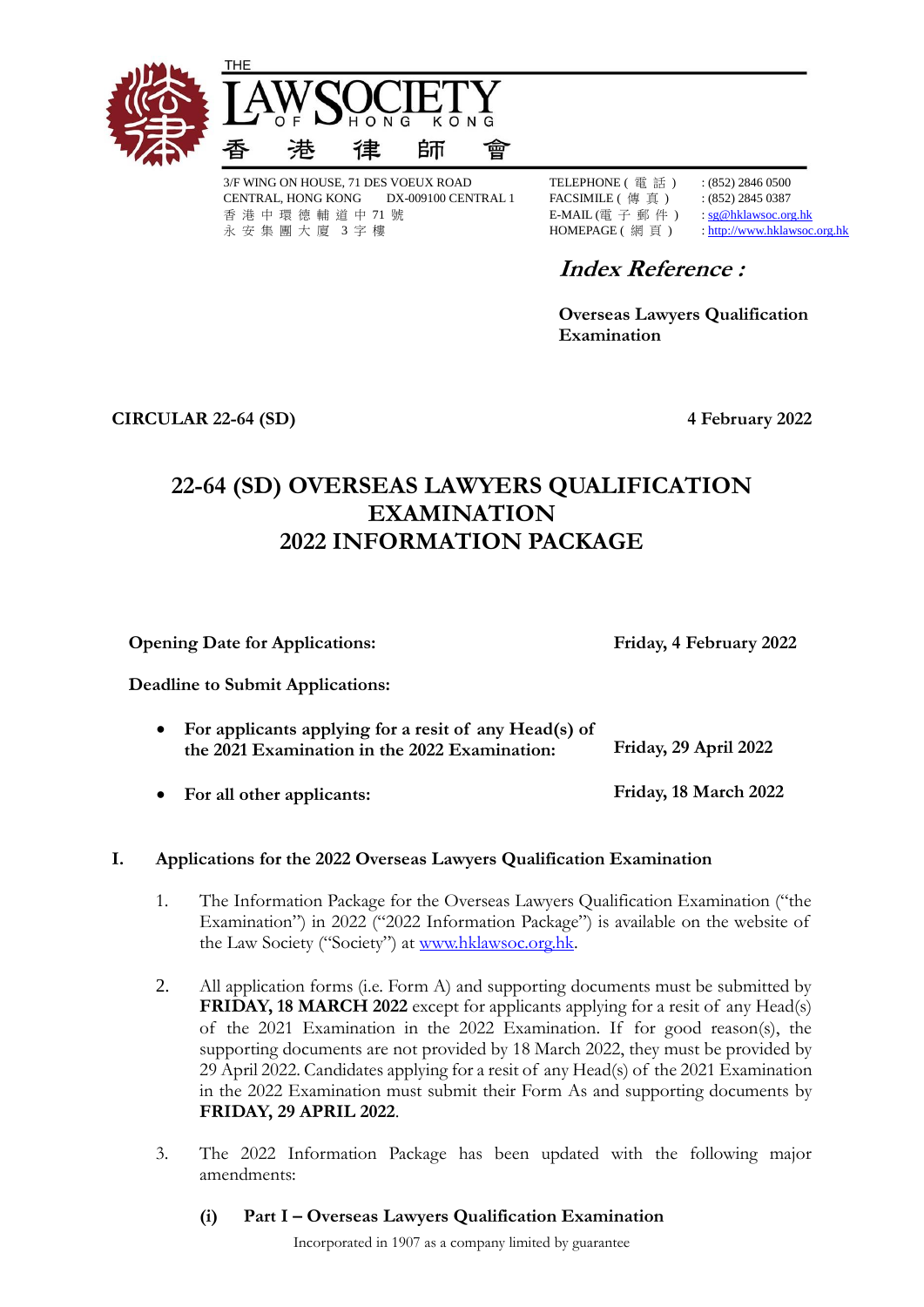#### **Section C**

#### **Paragraph 26 – Applications to resit the Examination**

The list of documents to be submitted by a candidate to resit the Examination has been updated to include, where applicable, a certified copy of the candidate's new passport or new Hong Kong identity card, a statutory declaration confirming that the supporting document(s) submitted by the candidate in support of his or her application to resit refer to and relate to him or her. In addition, the date of issue of the original Certificate(s) of Good Standing of a candidate should not be more than 4 months from the date of receipt of such Certificate(s) of Good Standing or the fresh Form A by the Society, whichever is the later date of receipt by the Society.

#### **Section F – Guidelines for exemption from sitting all or parts of the Examination**

#### **Paragraph 1(a)**

A new section entitled "Tips for presenting prescribed details in tabular format in support of an application for exemption from sitting Head III (Commercial and Company Law)" has been added to provide more guidelines to the applicants on their applications for Head III exemption.

#### **Paragraph 1(a)**, **Remarks in Notes (1)(ii)**

In the context of law firms in Hong Kong (whether Hong Kong firms or foreign firms), it is clarified that only experience gained as a registered foreign lawyer will count. Other experience gained by overseas qualified lawyers working in law firms in Hong Kong will not count.

## **Section G – Form A**

#### **Paragraph F**

An applicant's Certificate of Good Standing is not valid for the purpose of his or her application for the Examination if the date of its issue is more than 4 months from the date such Certificate of Good Standing or the applicant's Form A is received by the Society, whichever is later.

#### **Paragraph J**

If an applicant's name has been changed and is now different from that shown on his or her supporting documents, the applicant should submit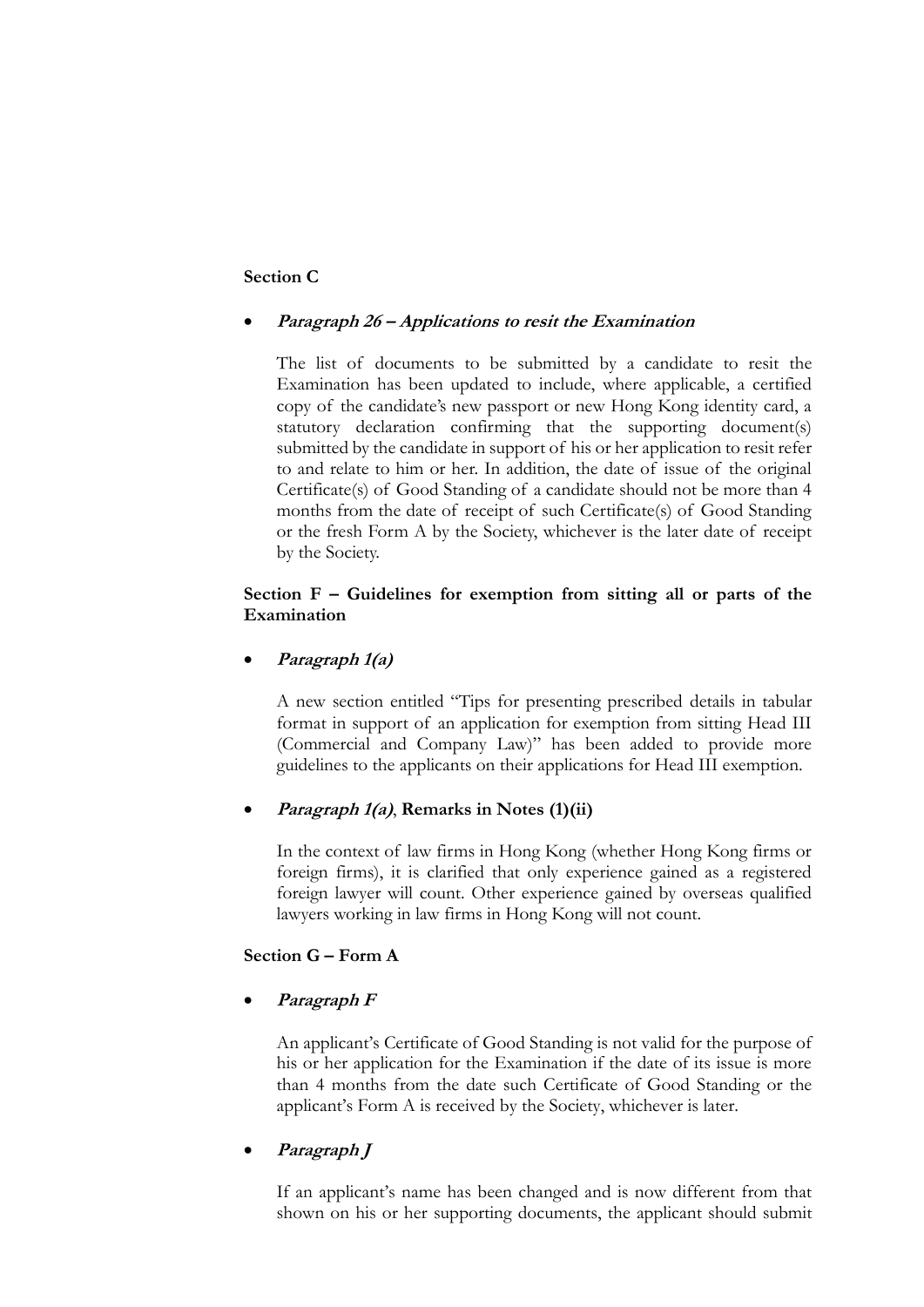evidence that the documents refer to him or her, for example, a certified copy of a marriage certificate.

If an applicant's name appears in different versions in the supporting documents, the applicant should submit a statutory declaration confirming that the supporting documents refer to and relate to him or her. Different versions of a name are considered to exist when an applicant's name as appears in a supporting document is different from that shown in the certified copy of his or her passport or Hong Kong identity card. Some examples on what would be considered as different versions of name are given in paragraph J. If an applicant is uncertain as to whether different versions of a name are considered to exist in the supporting documents, he or she may submit a statutory declaration confirming that the supporting documents refer to and relate to him or her in any event.

#### **Paragraph K**

If an applicant claims experience in the practice of law as a registered foreign lawyer in Hong Kong and the applicant had/has had less than 2 years of post-qualification experience in the full-time practice of foreign law at the time of the relevant employment and a supervision condition was/is imposed on him or her pursuant to Rule 5 of the Foreign Lawyers Registration Rules Cap. 159S, the relevant employer's verification letter should also include (i) the name of the supervising solicitor or foreign lawyer,  $(ii)$  all of his or her jurisdiction(s) of admission and  $(iii)$  the law(s) of the jurisdiction(s) practised by the supervising solicitor or foreign lawyer.

In the case of a company, the employer verification letter should be issued by an officer at managerial level in the company (such as the applicant's supervisor there) on the company's letterhead.

If an applicant was employed by more than one employer during any period of time in the 10 years immediately preceding his or her application to sit the Examination (including any secondment arrangement) and the applicant wishes to rely on his or her experience in the practice of law gained during such period of time in support of his or her application, the applicant must provide the verification letter from those who were his or her employers during such period of time in compliance with the requirements set out in paragraph K. In addition, if there is or are any overlapping period(s) of employment, all employers involved in the overlapping employment must provide verification letters with details as to work arrangements and the number of hours per week the applicant worked for each employer, and how the applicant worked for each employer (including whether or not the applicant was required to be physically present in the relevant employer's office to attend work).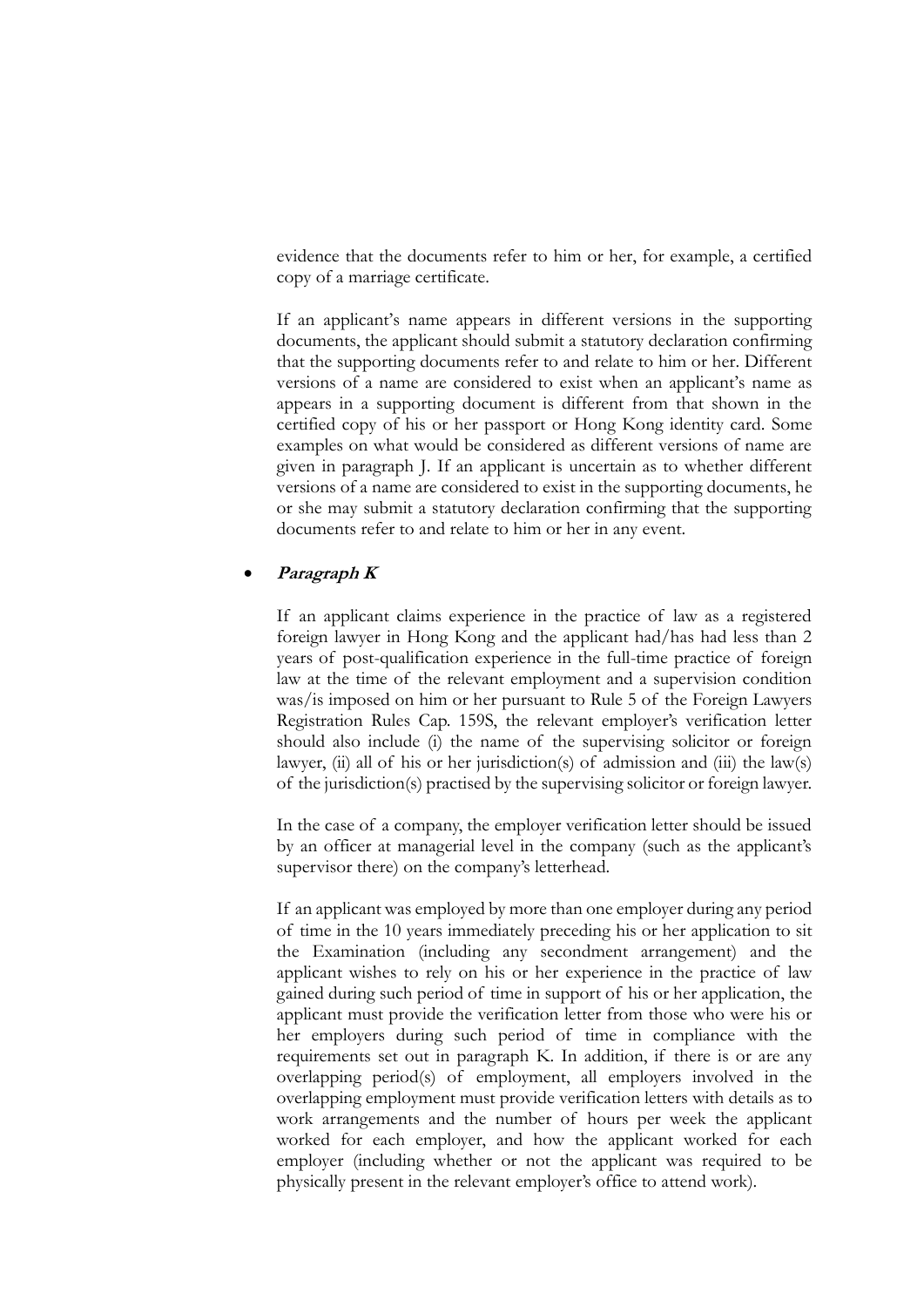#### **A new section on electronic Certificates of Good Standing**

A new section has been added to set out when electronic Certificates of Good Standing would be accepted by the Society for the purpose of the Examination and how the electronic Certificates of Good Standing should be sent to the Society.

### **Paragraph 26 of Form A on reference letters**

If an applicant is currently in employment, one of the reference letters must come from a partner of the applicant's current firm or an officer at managerial level of the applicant's current employer (such as his or her supervisor) even if the applicant has been with the firm or the employer for less than two years.

## **Paragraph 28 of Form A on Exemption**

Footnotes have been added to remind applicants that they are required to check the relevant box(es) to indicate they wish to seek an exemption from sitting Head II (Civil and Criminal Procedure) and/or Head V (Principles of Common Law) even if they consider they are entitled to such exemptions under Rule 4(1) and/or Rule 4(2) of the Overseas Lawyers (Qualification for Admission) Rules (Cap. 159Q).

## **Paragraph 30 of Form A on declaration and undertaking**

An applicant's declaration must not be witnessed by a solicitor who is an employee or principal in the applicant's employer firm or company.

#### **Date of Form A**

A footnote has been added to clarify that if the date of the statutory declaration in paragraph 30 of an applicant's Form A precedes the date of the applicant's Form A, the information deposed to by the statutory declaration will be validated to the date of the statutory declaration only, not the date of the applicant's Form A.

#### **Section I – Sample statutory declaration**

Instructions on signing and witnessing are added to the sample statutory declaration verifying different versions of name.